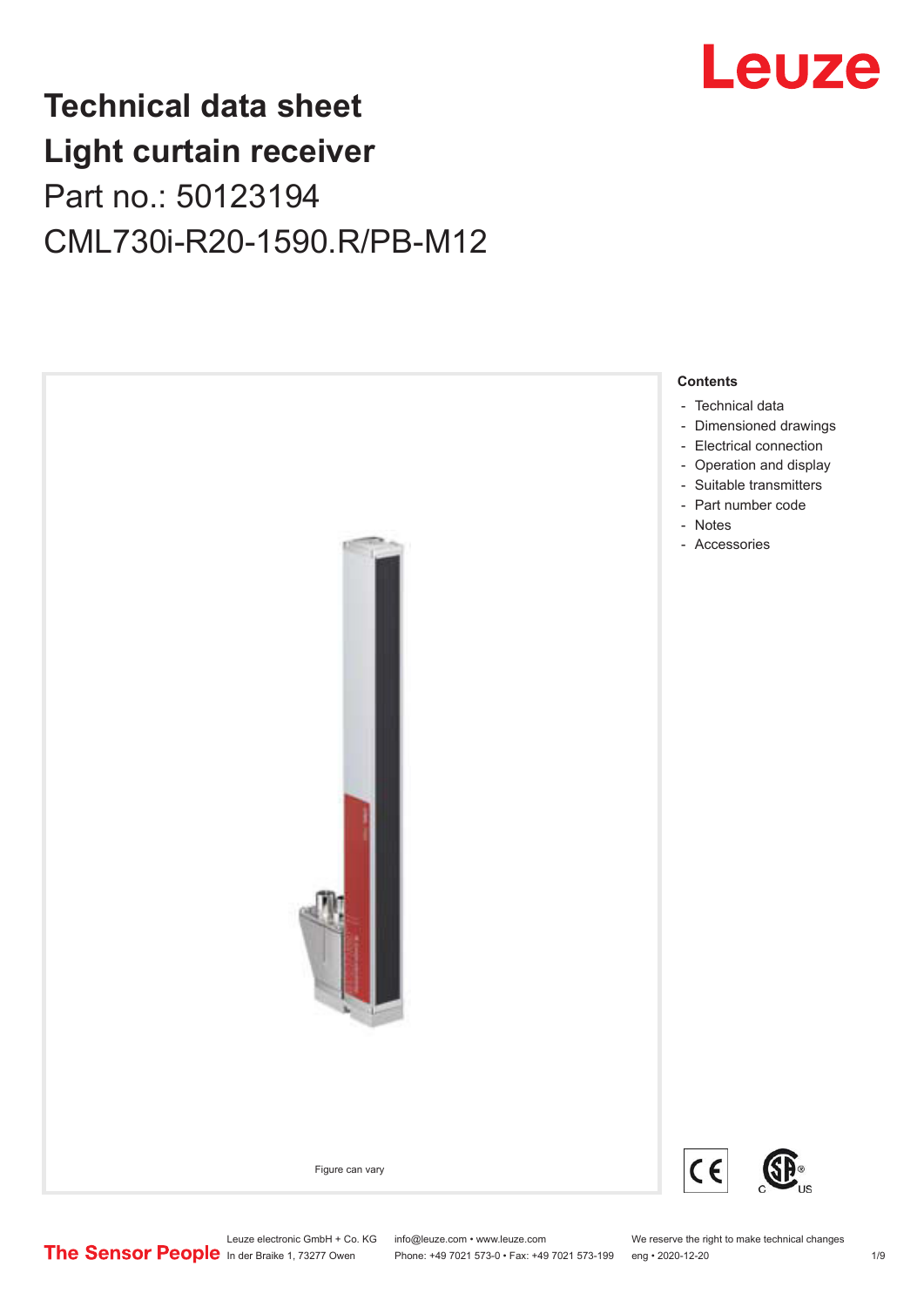### <span id="page-1-0"></span>**Technical data**

# Leuze

| <b>Basic data</b>                              |                                                                    |
|------------------------------------------------|--------------------------------------------------------------------|
| <b>Series</b>                                  | 730                                                                |
| <b>Operating principle</b>                     | Throughbeam principle                                              |
| Device type                                    | Receiver                                                           |
| <b>Contains</b>                                | Accessories for the use of the BT-2R1                              |
| <b>Application</b>                             | Detection of transparent objects                                   |
|                                                | Object measurement                                                 |
|                                                |                                                                    |
| <b>Special version</b>                         |                                                                    |
| <b>Special version</b>                         | Crossed-beam scanning                                              |
|                                                | Diagonal-beam scanning                                             |
|                                                | Parallel-beam scanning                                             |
|                                                |                                                                    |
| <b>Optical data</b>                            |                                                                    |
| <b>Operating range</b>                         | Guaranteed operating range                                         |
| <b>Operating range</b>                         | 0.39.5m                                                            |
| Operating range, transparent media             | 0.33.5m                                                            |
| <b>Operating range limit</b>                   | Typical operating range                                            |
| <b>Operating range limit</b>                   | $0.212$ m                                                          |
| <b>Measurement field length</b>                | 1,590 mm                                                           |
| Number of beams                                | 80 Piece(s)                                                        |
| <b>Beam spacing</b>                            | 20 mm                                                              |
|                                                |                                                                    |
| <b>Measurement data</b>                        |                                                                    |
| Minimum object diameter                        | 30 mm                                                              |
|                                                |                                                                    |
| <b>Electrical data</b>                         |                                                                    |
| <b>Protective circuit</b>                      | Polarity reversal protection                                       |
|                                                | Short circuit protected                                            |
|                                                | <b>Transient protection</b>                                        |
|                                                |                                                                    |
| Performance data                               |                                                                    |
| Supply voltage $U_{B}$                         | 18  30 V, DC                                                       |
| <b>Residual ripple</b>                         | 0  15 %, From $U_{\rm B}$                                          |
| <b>Open-circuit current</b>                    | 0  350 mA, The specified values refer                              |
|                                                | to the entire package consisting of trans-<br>mitter and receiver. |
|                                                |                                                                    |
| Inputs/outputs selectable                      |                                                                    |
| Output current, max.                           | 100 mA                                                             |
| Input resistance                               | $6,000 \Omega$                                                     |
| Number of inputs/outputs selectable 2 Piece(s) |                                                                    |
| <b>Type</b>                                    | Inputs/outputs selectable                                          |
| Voltage type, outputs                          | DC                                                                 |
| Switching voltage, outputs                     | Typ. $U_B / 0 V$                                                   |
| Voltage type, inputs                           | DC                                                                 |
| Switching voltage, inputs                      | high: ≥6V                                                          |
|                                                | $low: 4V$                                                          |
|                                                |                                                                    |
| Input/output 1                                 |                                                                    |
| Activation/disable delay                       | 1 <sub>ms</sub>                                                    |
|                                                |                                                                    |
| <b>Timing</b>                                  |                                                                    |
| Cycle time                                     | 1 <sub>ms</sub>                                                    |
| Response time per beam                         | $10 \mu s$                                                         |
| <b>Interface</b>                               |                                                                    |
|                                                |                                                                    |

**Type** PROFIBUS DP

| <b>PROFIBUS DP</b>                     |                                       |  |  |
|----------------------------------------|---------------------------------------|--|--|
| <b>Function</b>                        | Process                               |  |  |
| <b>Service interface</b>               |                                       |  |  |
| Type                                   | IO-Link                               |  |  |
|                                        |                                       |  |  |
| <b>IO-Link</b><br><b>Function</b>      |                                       |  |  |
|                                        | Configuration via software<br>Service |  |  |
|                                        |                                       |  |  |
| <b>Connection</b>                      |                                       |  |  |
| <b>Number of connections</b>           | 2 Piece(s)                            |  |  |
| Plug outlet                            | Rear side                             |  |  |
|                                        |                                       |  |  |
| <b>Connection 1</b><br><b>Function</b> | Configuration interface               |  |  |
|                                        | Connection to transmitter             |  |  |
|                                        |                                       |  |  |
|                                        | Signal IN                             |  |  |
|                                        | Signal OUT                            |  |  |
|                                        | Voltage supply                        |  |  |
| Type of connection                     | Connector                             |  |  |
| <b>Thread size</b>                     | M <sub>12</sub>                       |  |  |
| <b>Type</b>                            | Male                                  |  |  |
| <b>Material</b>                        | Metal                                 |  |  |
| No. of pins                            | 8-pin                                 |  |  |
| Encoding                               | A-coded                               |  |  |
|                                        |                                       |  |  |
| <b>Connection 2</b><br><b>Function</b> | <b>BUS IN</b>                         |  |  |
|                                        | <b>BUS OUT</b>                        |  |  |
|                                        | Connector                             |  |  |
| <b>Type of connection</b>              | M <sub>12</sub>                       |  |  |
| <b>Thread size</b>                     |                                       |  |  |
| <b>Type</b>                            | Female                                |  |  |
| <b>Material</b>                        | Metal                                 |  |  |
| No. of pins<br>Encoding                | 5-pin<br>B-coded                      |  |  |
|                                        |                                       |  |  |
| <b>Mechanical data</b>                 |                                       |  |  |
| Design                                 | Cubic                                 |  |  |
| Dimension (W x H x L)                  | 29 mm x 35.4 mm x 1,623 mm            |  |  |
| <b>Housing material</b>                | Metal                                 |  |  |
| <b>Metal housing</b>                   | Aluminum                              |  |  |
| Lens cover material                    | Plastic                               |  |  |
| Net weight                             | 1,800 g                               |  |  |
| <b>Housing color</b>                   | Silver                                |  |  |
| Type of fastening                      | Groove mounting                       |  |  |
|                                        | Via optional mounting device          |  |  |
| <b>Operation and display</b>           |                                       |  |  |
|                                        |                                       |  |  |
| Type of display                        | LED                                   |  |  |
|                                        | OLED display                          |  |  |
| <b>Number of LEDs</b>                  | 2 Piece(s)                            |  |  |
| Type of configuration                  | Software                              |  |  |
|                                        | Teach-in                              |  |  |
| <b>Operational controls</b>            | Membrane keyboard                     |  |  |
| <b>Environmental data</b>              |                                       |  |  |
| Ambient temperature, operation         | $-3060 °C$                            |  |  |
| Ambient temperature, storage           | $-40$ 70 °C                           |  |  |
|                                        |                                       |  |  |
|                                        |                                       |  |  |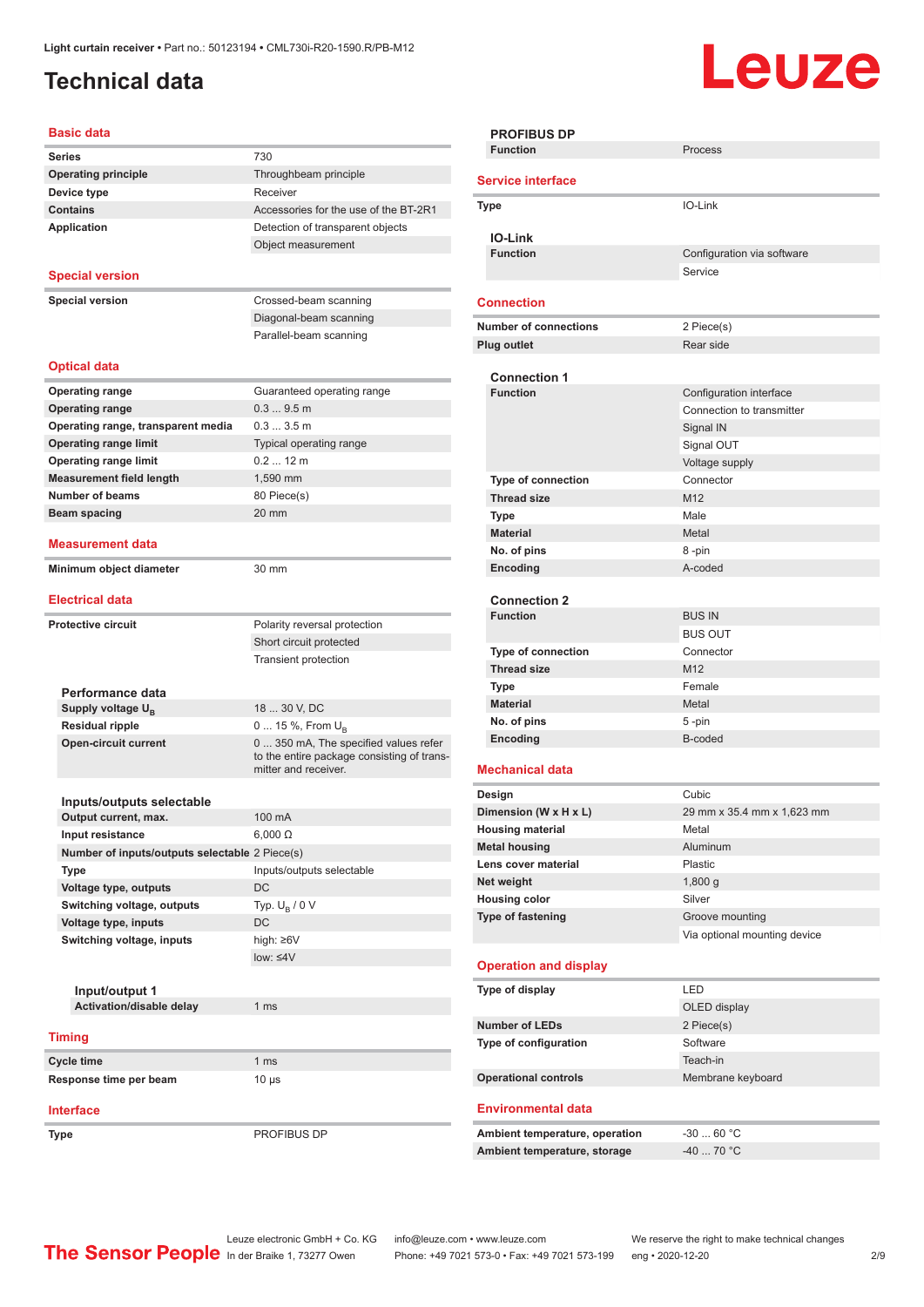### **Technical data**

## Leuze

#### **Certifications**

| Degree of protection     | IP 65         |
|--------------------------|---------------|
| <b>Protection class</b>  | Ш             |
| <b>Certifications</b>    | c CSA US      |
| <b>Standards applied</b> | IEC 60947-5-2 |
|                          |               |

#### **Classification**

| <b>Customs tariff number</b> | 90314990 |
|------------------------------|----------|
| eCl@ss 5.1.4                 | 27270910 |
| eCl@ss 8.0                   | 27270910 |
| eCl@ss 9.0                   | 27270910 |
| eCl@ss 10.0                  | 27270910 |
| eCl@ss 11.0                  | 27270910 |
| <b>ETIM 5.0</b>              | EC002549 |
| <b>ETIM 6.0</b>              | EC002549 |
| <b>ETIM 7.0</b>              | EC002549 |
|                              |          |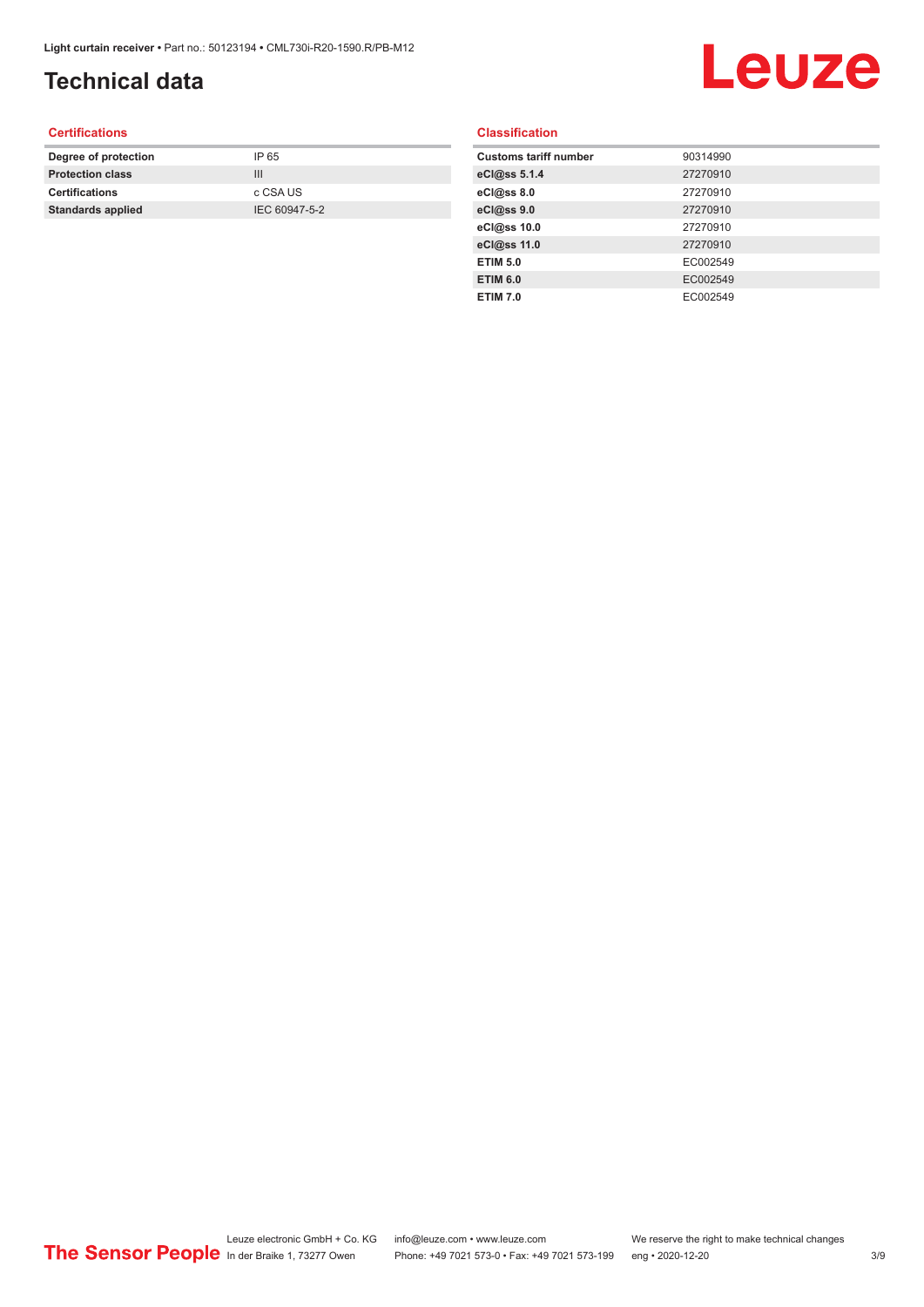#### <span id="page-3-0"></span>**Dimensioned drawings**

All dimensions in millimeters



- A Beam spacing 20 mm
- B Measurement field length 1590 mm
- F M6 thread

G Fastening groove

- R Receiver
	- Y 5 mm

T Transmitter

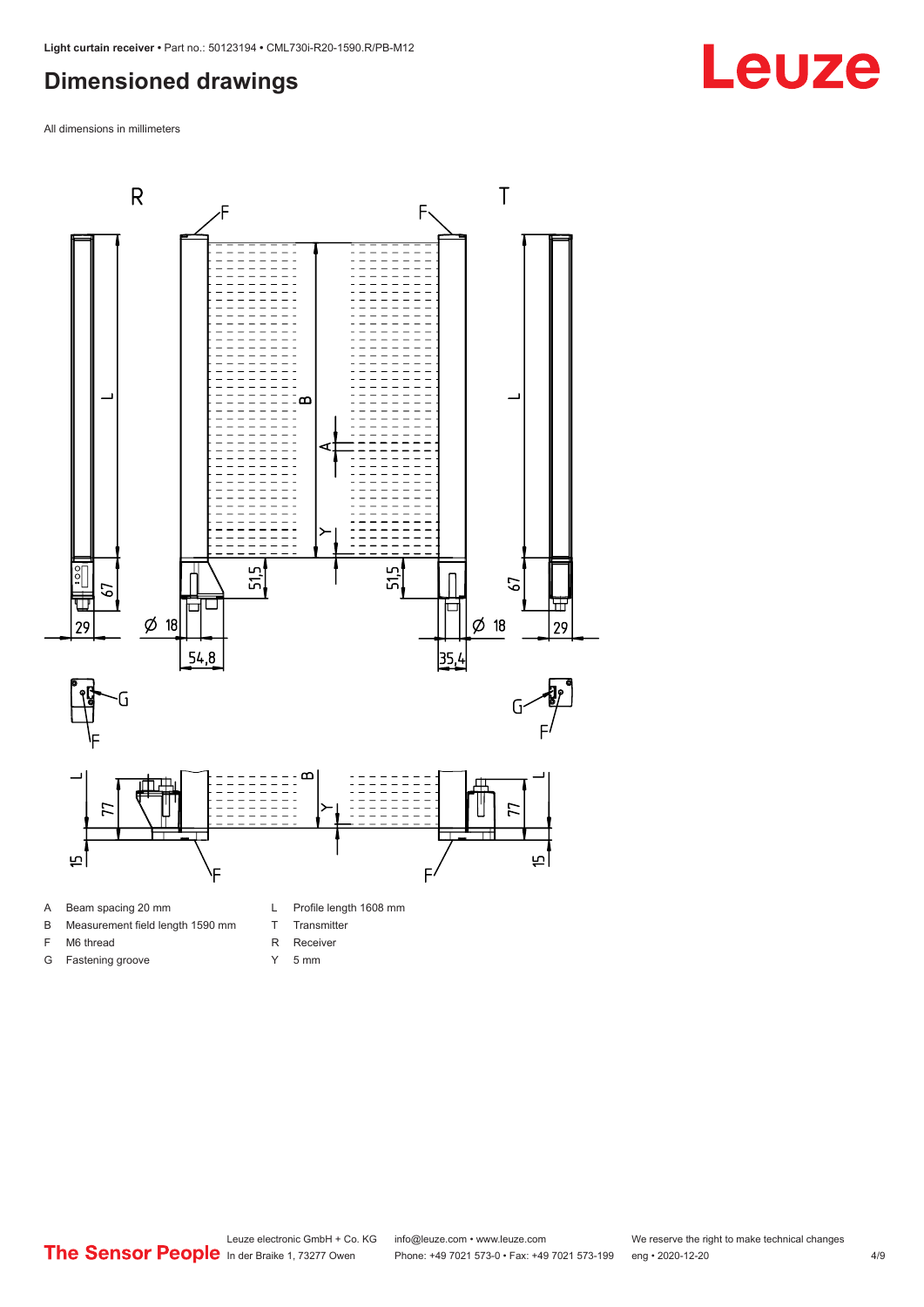#### <span id="page-4-0"></span>**Dimensioned drawings**





A PWR / SW IN / OUT B BUS IN / OUT

### **Electrical connection**

**Connection 1**

| <b>Function</b>    | Configuration interface   |
|--------------------|---------------------------|
|                    | Connection to transmitter |
|                    | Signal IN                 |
|                    | Signal OUT                |
|                    | Voltage supply            |
| Type of connection | Connector                 |
| <b>Thread size</b> | M12                       |
| <b>Type</b>        | Male                      |
| <b>Material</b>    | Metal                     |
| No. of pins        | 8-pin                     |
| Encoding           | A-coded                   |

#### **Pin Pin assignment**

|                | $V +$            |  |  |
|----------------|------------------|--|--|
| $\overline{2}$ | I/O <sub>1</sub> |  |  |
| 3              | <b>GND</b>       |  |  |
| $\overline{4}$ | IO-Link          |  |  |
| 5              | I/O <sub>2</sub> |  |  |
| 6              | RS 485 Tx+       |  |  |
|                | RS 485 Tx+       |  |  |
| 8              | <b>FE/SHIELD</b> |  |  |
|                |                  |  |  |



#### **Connection 2**

| <b>Function</b>    | <b>BUS IN</b>  |
|--------------------|----------------|
|                    | <b>BUS OUT</b> |
| Type of connection | Connector      |
| <b>Thread size</b> | M12            |
| <b>Type</b>        | Female         |
| <b>Material</b>    | Metal          |
| No. of pins        | $5$ -pin       |
| Encoding           | B-coded        |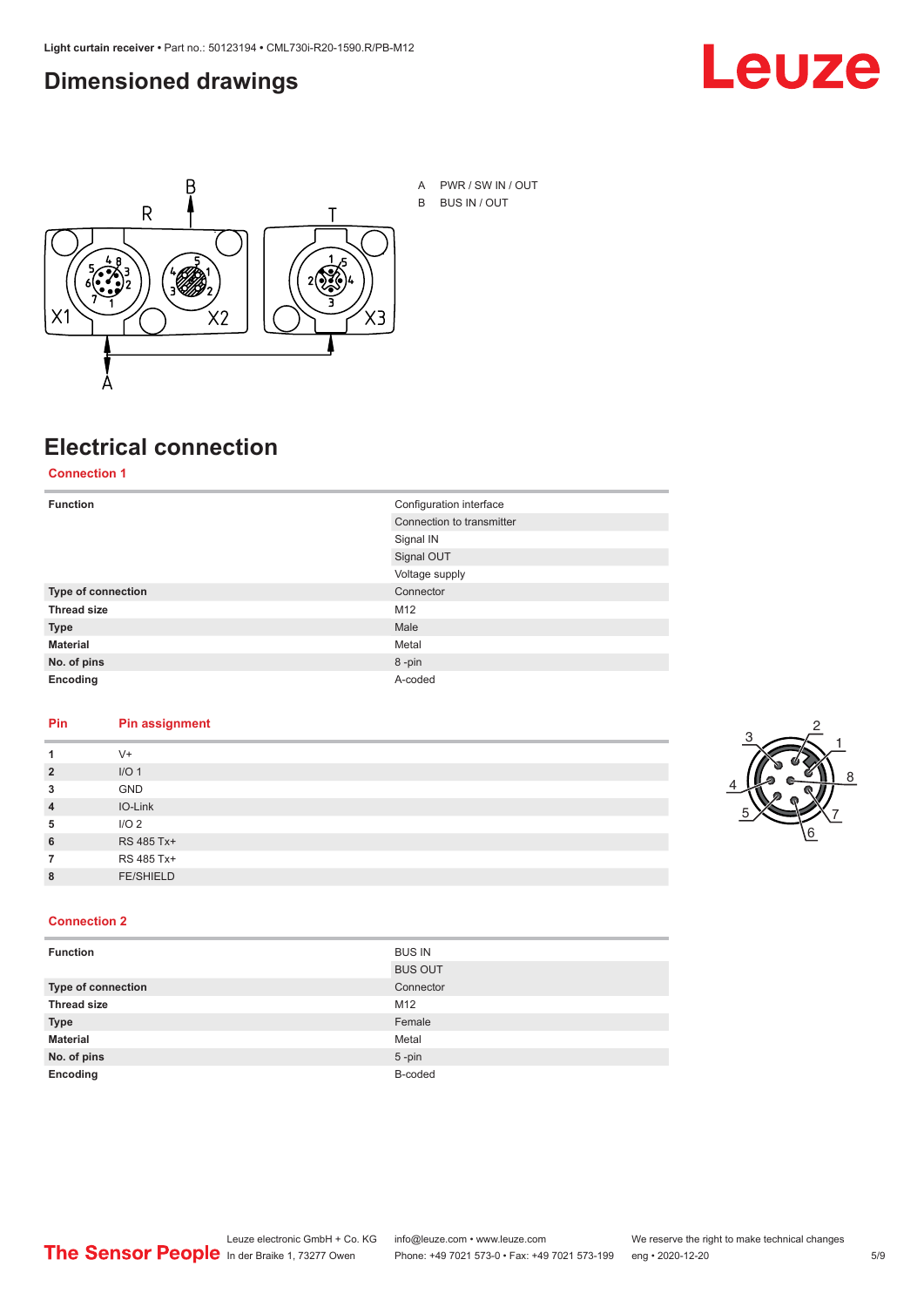### <span id="page-5-0"></span>**Electrical connection**

#### **Pin Pin assignment 1** V+ **2** Tx-**3** PB GND **4** Tx+ **5** FE/SHIELD 3 2 1 5 4

## **Operation and display**

| <b>LED</b>     | <b>Display</b>           | <b>Meaning</b>                         |
|----------------|--------------------------|----------------------------------------|
|                | Green, continuous light  | Operational readiness                  |
|                | Green, flashing          | Teach / error                          |
| $\overline{2}$ | Yellow, continuous light | Light path free, with function reserve |
|                | Yellow, flashing         | No function reserve                    |
|                | Off                      | Object detected                        |

#### **Suitable transmitters**

| Part no. | <b>Designation</b>         | <b>Article</b>               | <b>Description</b>                                                          |
|----------|----------------------------|------------------------------|-----------------------------------------------------------------------------|
| 50118975 | CML730i-T20-<br>1590.R-M12 | Light curtain<br>transmitter | Operating range: 0.3  9.5 m<br>Connection: Connector, M12, Rear side, 5-pin |

#### **Part number code**

Part designation: **CML7XXi-YZZ-AAAA.BCCCDDD-EEEFFF**

| <b>CML</b>  | <b>Operating principle</b><br>Measuring light curtain                                                                                     |  |  |
|-------------|-------------------------------------------------------------------------------------------------------------------------------------------|--|--|
| 7XXi        | <b>Series</b><br>720i: 720i series<br>730i: 730i series                                                                                   |  |  |
| Y           | Device type<br>T: transmitter<br>R: receiver                                                                                              |  |  |
| <b>ZZ</b>   | <b>Beam spacing</b><br>$05:5$ mm<br>10:10 mm<br>20:20 mm<br>40:40 mm                                                                      |  |  |
| <b>AAAA</b> | Measurement field length [mm], dependent on beam spacing                                                                                  |  |  |
| B           | Equipment<br>A: connector outlet, axial<br>R: rear connector outlet                                                                       |  |  |
| CCC         | Interface<br>L: IO-Link<br>/CN: CANopen<br>/PB: PROFIBUS<br>/PN: PROFINET<br>/CV: Analog current and voltage output<br>/D3: RS 485 Modbus |  |  |

Leuze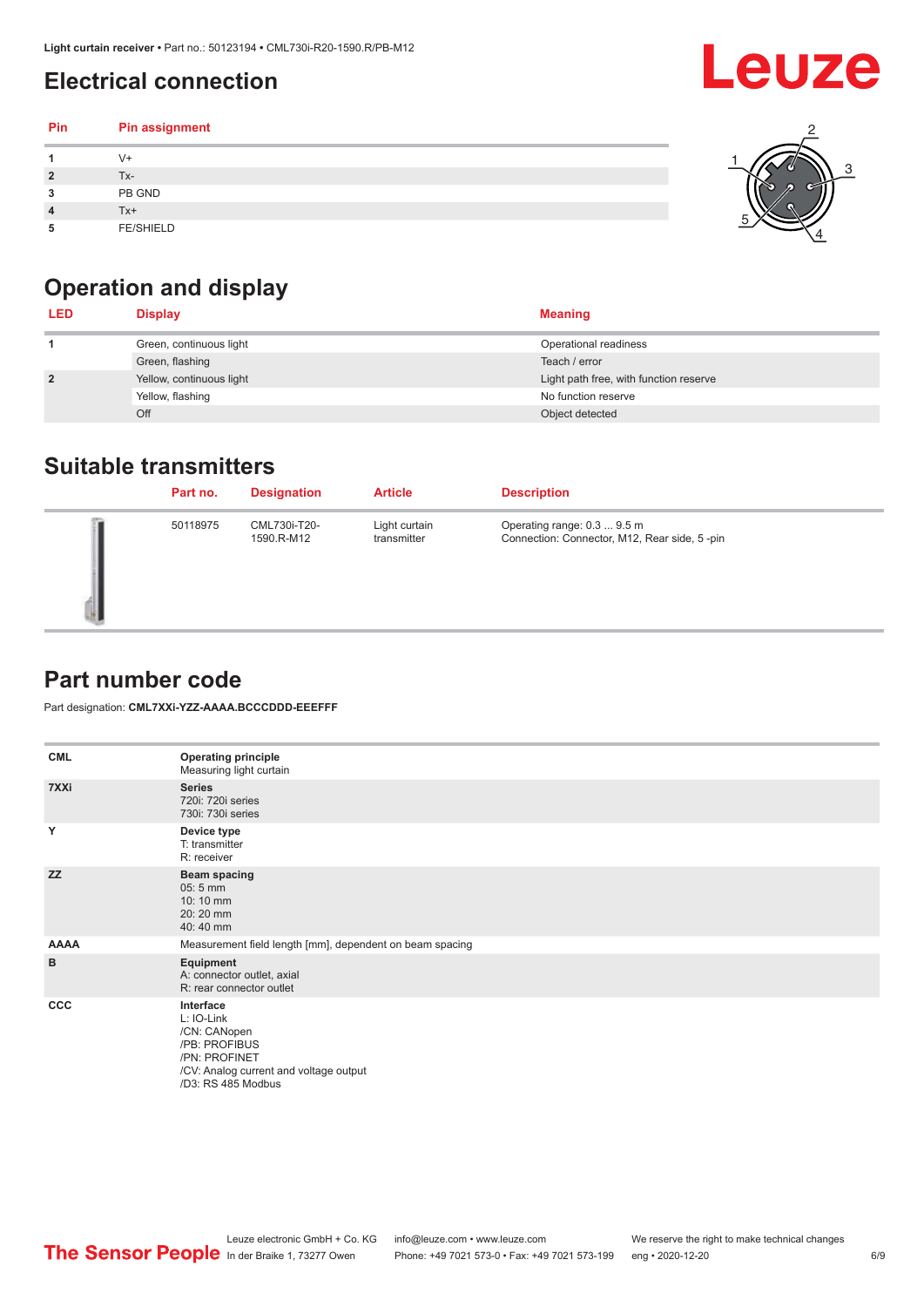#### <span id="page-6-0"></span>**Part number code**



| <b>DDD</b>  | <b>Special equipment</b><br>-PS: Power Setting                                                  |
|-------------|-------------------------------------------------------------------------------------------------|
| <b>EEE</b>  | <b>Electrical connection</b><br>M12: M12 connector                                              |
| <b>FFF</b>  | -EX: Explosion protection                                                                       |
| <b>Note</b> |                                                                                                 |
|             | $\&$ A list with all available device types can be found on the Leuze website at www.leuze.com. |

#### **Notes**

| Observe intended use!                                                                                                                                                                                                            |
|----------------------------------------------------------------------------------------------------------------------------------------------------------------------------------------------------------------------------------|
| $\%$ This product is not a safety sensor and is not intended as personnel protection.<br>$\%$ The product may only be put into operation by competent persons.<br>$\%$ Only use the product in accordance with its intended use. |
|                                                                                                                                                                                                                                  |



#### **For UL applications:**

ª For UL applications, use is only permitted in Class 2 circuits in accordance with the NEC (National Electric Code). ª These proximity switches shall be used with UL Listed Cable assemblies rated 30V, 0.5A min, in the field installation, or equivalent (categories: CYJV/ CYJV7 or PVVA/PVVA7)

#### **Accessories**

### Connection technology - Connection cables

|        | Part no. | <b>Designation</b>     | <b>Article</b>   | <b>Description</b>                                                                                                                                         |
|--------|----------|------------------------|------------------|------------------------------------------------------------------------------------------------------------------------------------------------------------|
| 2<br>W | 50132079 | KD U-M12-5A-V1-<br>050 | Connection cable | Connection 1: Connector, M12, Axial, Female, A-coded, 5-pin<br>Connection 2: Open end<br>Shielded: No<br>Cable length: 5,000 mm<br>Sheathing material: PVC |

#### Connection technology - Y distribution cables

|        |   | Part no. | <b>Designation</b>          | <b>Article</b>        | <b>Description</b>                                                                                                                                                                                                                                                                                  |
|--------|---|----------|-----------------------------|-----------------------|-----------------------------------------------------------------------------------------------------------------------------------------------------------------------------------------------------------------------------------------------------------------------------------------------------|
| 圔<br>⋿ | Ø | 50118183 | K-Y1 M12A-5m-<br>M12A-S-PUR | Interconnection cable | Connection 1: Connector, M12, Axial, Female, A-coded, 5-pin<br>Connection 2: Connector, M12, Axial, Male, A-coded, 5-pin<br>Connection 3: Connector, M12, Axial, Female, A-coded, 8-pin<br>Shielded: Yes<br>Cable length fork 1: 5,000 mm<br>Cable length fork 2: 150 mm<br>Sheathing material: PUR |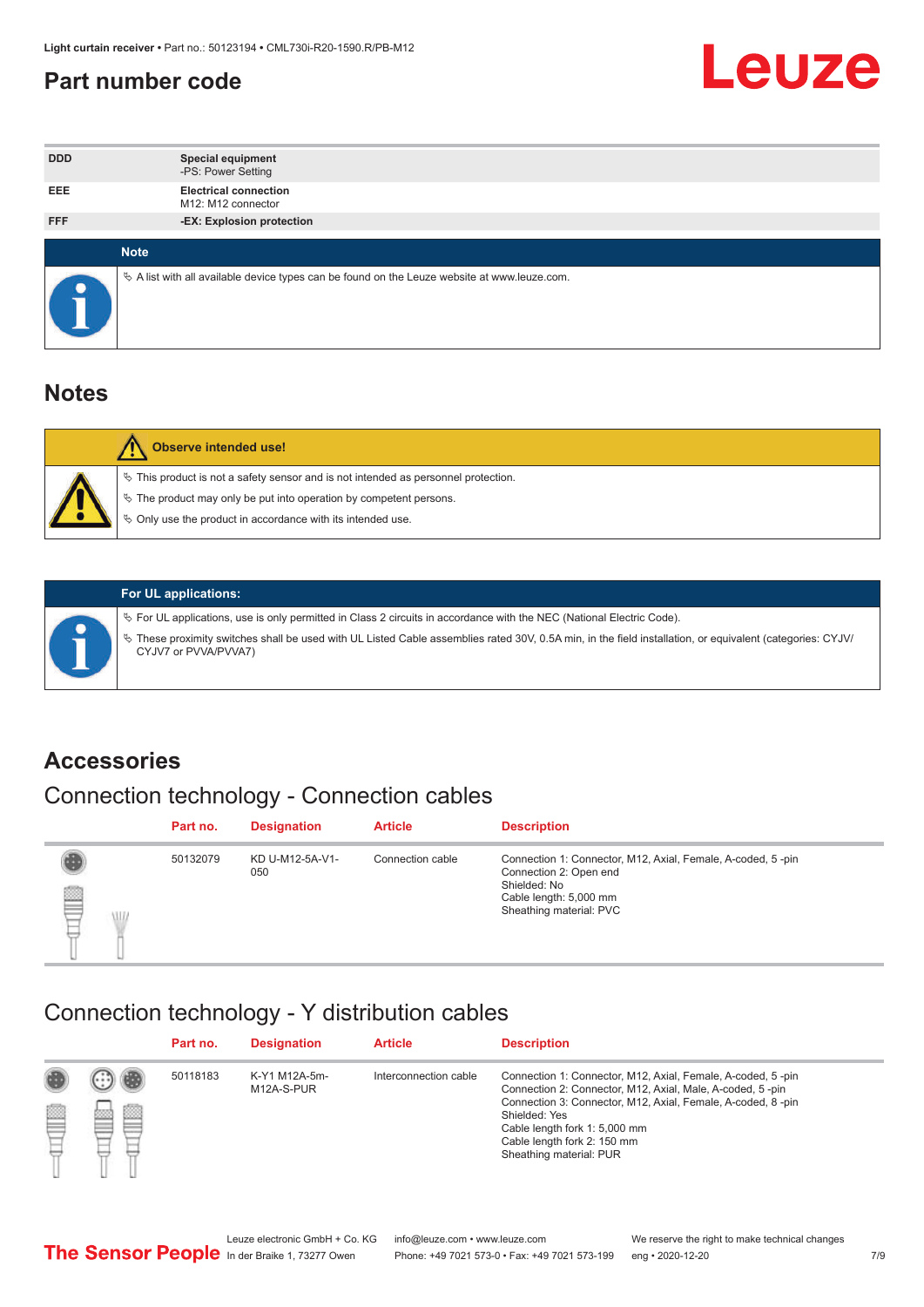#### **Accessories**

## **Leuze**

|     |         | Part no. | <b>Designation</b>           | <b>Article</b>        | <b>Description</b>                                                                                                                                                                                                                                                                             |
|-----|---------|----------|------------------------------|-----------------------|------------------------------------------------------------------------------------------------------------------------------------------------------------------------------------------------------------------------------------------------------------------------------------------------|
| 622 | ×<br>65 | 50123265 | K-YPB M12A-5m-<br>M12A-S-PUR | Interconnection cable | Suitable for interface: PROFIBUS DP<br>Connection 1: Connector, M12, Axial, Male, B-coded, 5-pin<br>Connection 2: Cable with connector, M12, Axial, Female, B-coded, 5-pin<br>Connection 3: Cable with connector, M12, Axial, Male, B-coded, 5-pin<br>Shielded: Yes<br>Sheathing material: PUR |

#### Mounting technology - Mounting brackets

|               | Part no. | <b>Designation</b> | <b>Article</b>      | <b>Description</b>                                                                                                                                                                                                        |
|---------------|----------|--------------------|---------------------|---------------------------------------------------------------------------------------------------------------------------------------------------------------------------------------------------------------------------|
| $\frac{1}{2}$ | 50142900 | BT 700M.5-2SET     | Mounting device set | Design of mounting device: Bracket mounting<br>Fastening, at system: Through-hole mounting, T slotted hole<br>Mounting bracket, at device: Screw type, Sliding block<br>Type of mounting device: Rigid<br>Material: Steel |

### Mounting technology - Swivel mounts

| Part no. | <b>Designation</b> | <b>Article</b>       | <b>Description</b>                                                                                                                                          |
|----------|--------------------|----------------------|-------------------------------------------------------------------------------------------------------------------------------------------------------------|
| 429046   | <b>BT-2R1</b>      | Mounting bracket set | Fastening, at system: Through-hole mounting<br>Mounting bracket, at device: Clampable<br>Type of mounting device: Turning, 360°<br>Material: Metal, Plastic |

#### Configuration devices

| Part no. | <b>Designation</b>             | <b>Article</b>  | <b>Description</b>                                                       |
|----------|--------------------------------|-----------------|--------------------------------------------------------------------------|
| 50121098 | SET MD12-US2-IL1.1<br>$+$ Zub. | Diagnostics set | Interface: USB<br>Connections: 2 Piece(s)<br>Degree of protection: IP 20 |

#### Services

| Part no. | <b>Designation</b> | <b>Article</b>   | <b>Description</b>                                                                                                                                                                                                                                                                                                                                                                                                              |
|----------|--------------------|------------------|---------------------------------------------------------------------------------------------------------------------------------------------------------------------------------------------------------------------------------------------------------------------------------------------------------------------------------------------------------------------------------------------------------------------------------|
| S981001  | CS10-S-110         | Start-up support | Details: Performed at location of customer's choosing, duration: max. 10<br>hours.<br>Conditions: Devices and connection cables are already mounted, price not<br>including travel costs and, if applicable, accommodation expenses.<br>Restrictions: No mechanical (mounting) and electrical (wiring) work<br>performed, no changes (attachments, wiring, programming) to third-party<br>components in the nearby environment. |
| S981005  | CS10-T-110         | Product training | Details: Location and content to be agreed upon, duration: max. 10 hours.<br>Conditions: Price not including travel costs and, if applicable, accommodation<br>expenses.<br>Restrictions: Travel costs and accommodation expenses charged separately<br>and according to expenditure.                                                                                                                                           |